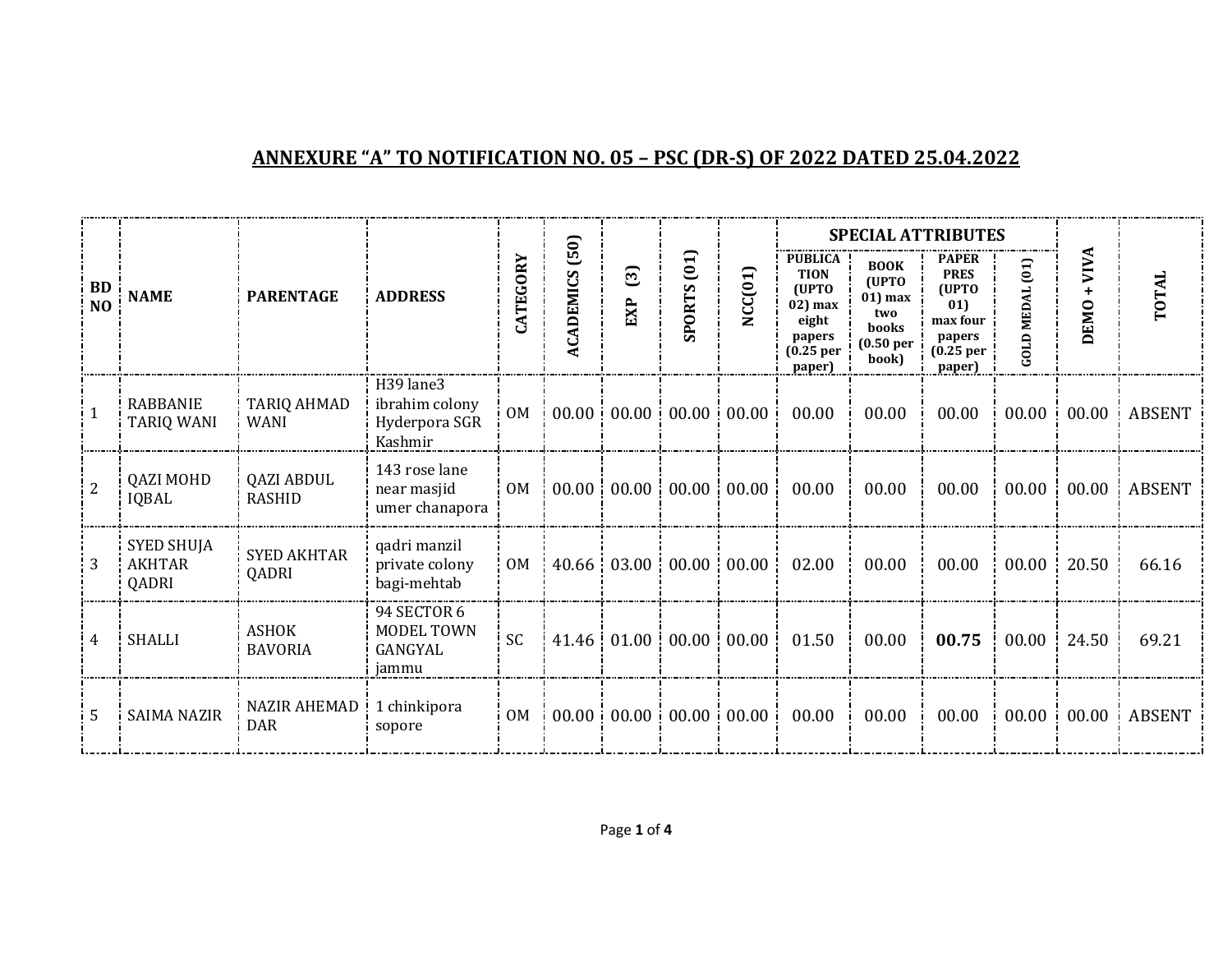| 6   | <b>HARSHDEEP</b><br><b>JOSHI</b>              | <b>ARUN JOSHI</b>                  | Govt qtr 22a<br>gandhi nagar<br>jammu                           | 0 <sub>M</sub> |                                                   |       |                               | $40.68 \div 02.75 \div 00.00 \div 00.00 \div 0$ | 01.75 | 00.00 | 00.00 | 00.00 | 27.25 | 72.43 |
|-----|-----------------------------------------------|------------------------------------|-----------------------------------------------------------------|----------------|---------------------------------------------------|-------|-------------------------------|-------------------------------------------------|-------|-------|-------|-------|-------|-------|
|     | <b>SHEIKH</b><br><b>MOHD</b><br><b>SALEEM</b> | <b>SHEIKH GH</b><br>QADIR          | 38 lalnagar near<br>gousia masjid<br>lalnagar<br>chanapora      | <b>OM</b>      | 43.17                                             |       | $00.00 \ 00.00$               | 00.00                                           | 01.75 | 00.00 | 01.00 | 00.00 | 28.75 | 74.67 |
| 8   | MEENAKSHI<br><b>GUPTA</b>                     | <b>BABU RAM</b><br><b>GUPTA</b>    | babu ram gupta<br>lane 28 greater<br>kailash greater<br>kailash | <b>OM</b>      | KEPT WITHHELD FOR WANT OF EQUIVALENCE CERTIFICATE |       |                               |                                                 |       |       |       |       |       |       |
| 9   | <b>ANUJ KAPOOR</b>                            | <b>VIJAY KAPOOR</b>                | R/O GOLHAD<br>P/O MENDHAR<br><b>MENDHAR</b>                     |                |                                                   |       |                               | ALC 40.39 01.00 00.00 00.00 i                   | 02.00 | 00.00 | 01.00 | 00.00 | 20.88 | 65.27 |
| 10  | <b>SUJATA</b><br><b>GUPTA</b>                 | <b>BAL KRISHAN</b><br><b>GUPTA</b> | 67 Rehari<br>colony Jammu                                       | 0 <sub>M</sub> | 41.68                                             |       | $01.50 \div 00.00 \div 00.00$ |                                                 | 02.00 | 00.00 | 01.00 | 00.00 | 23.00 | 69.18 |
| 11  | <b>DEEPIKA</b><br><b>DEWAN</b>                | <b>D C RAINA</b>                   | 18 Lower laxmi<br>nagar sarwal<br><b>JAMMU</b>                  | <b>OM</b>      | 41.96                                             | 01.00 | 00.00                         | 00.00                                           | 02.00 | 00.00 | 00.75 | 00.00 | 32.73 | 78.44 |
| -12 | ANURADHA                                      | <b>BISHAN DASS</b>                 | <b>BANK COLONY</b><br><b>TOP PALOURA</b><br><b>JAMMU JAMMU</b>  | <b>SC</b>      |                                                   |       |                               | 40.50 00.25 00.00 00.00                         | 00.25 | 00.00 | 00.50 | 00.00 | 19.75 | 61.25 |
| 13  | RIMPI<br>SANGRAL                              | <b>MOHAN LAL</b>                   | 211A sector 4<br>jammu                                          | <b>SC</b>      | 41.10                                             |       | $01.25 \div 00.00 \div 00.00$ |                                                 | 00.50 | 00.00 | 00.00 | 00.00 | 28.00 | 70.85 |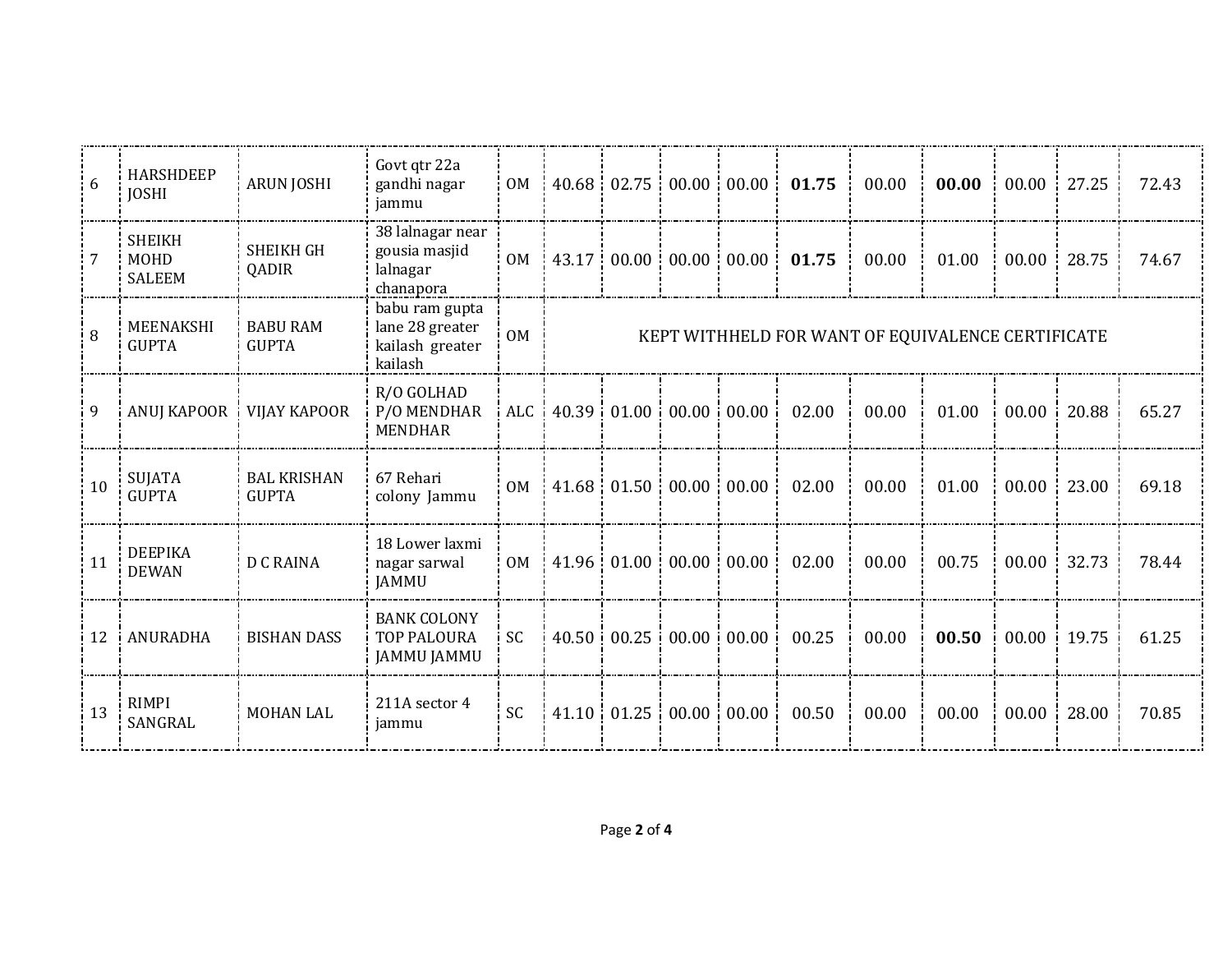| 14 | <b>KAMNA SINGH</b>              | <b>JOGINDER</b><br><b>SINGH</b>                    | 237/1A South<br>Ext Trikuta<br>nagar JAMMU                                                         | <b>OM</b>      |           |                    | $\frac{1}{2}$ 41.22 $\frac{1}{2}$ 01.25 $\frac{1}{2}$ 00.00 $\frac{1}{2}$ 00.00 $\frac{1}{2}$ | 02.00 | 00.00 | 01.00 | 00.00 | 25.25 | 70.72 |
|----|---------------------------------|----------------------------------------------------|----------------------------------------------------------------------------------------------------|----------------|-----------|--------------------|-----------------------------------------------------------------------------------------------|-------|-------|-------|-------|-------|-------|
| 15 | NAJMA<br><b>AKHTAR</b>          | <b>KHADAM</b><br><b>HUSSAIN</b>                    | 11 VILL. DHANU<br><b>NEAR</b><br><b>TRNSFORMER</b><br><b>P.O RABTA</b><br><b>BHALWAL</b>           | <b>ST</b>      |           |                    | 40.75 02.25 00.00 00.00                                                                       | 01.00 | 00.00 | 01.00 | 00.00 | 24.50 | 69.50 |
| 16 | <b>NEHA</b><br><b>CHOUDHARY</b> | D L<br><b>CHOUDHARY</b>                            | hOUSE NO<br><b>SEVENTY SIX</b><br><b>WARD EIGHT R</b><br><b>SPURARS</b><br><b>PURA</b>             | 0 <sub>M</sub> |           |                    | $41.00 \div 01.25 \div 00.00 \div 00.00 \div 0$                                               | 02.00 | 00.00 | 01.00 | 00.00 | 24.88 | 70.13 |
| 17 | NAZUK<br><b>RAZDAN</b>          | <b>RAMESH</b><br><b>RAZDAN</b>                     | 25 C LANE NO 3<br><b>KARAN NAGR</b>                                                                | <b>OM</b>      |           |                    | 39.97 02.50 00.00 00.00                                                                       | 01.00 | 00.00 | 00.50 | 00.00 | 23.75 | 67.72 |
| 18 | SONIKA<br>SANGRA                | <b>RAJ KUMAR</b><br>SANGRA                         | 77 ward no 11 r<br>s pura                                                                          | <b>SC</b>      |           |                    | 41.03 03.00 00.00 00.00                                                                       | 02.00 | 00.00 | 00.75 | 00.00 | 30.00 | 76.78 |
| 19 | <b>RICHA</b><br>MAHAJAN         | <b>JOGINDER</b><br><b>KUMAR</b><br><b>DUSHYANT</b> | <b>HNO 65 AII</b><br><b>EXTENSION</b><br><b>GANDHI NAGAR</b><br><b>JAMMU</b>                       | 0 <sub>M</sub> |           |                    | $41.15 \div 01.75 \div 00.00 \div 00.00$                                                      | 01.00 | 00.00 | 00.00 | 00.00 | 22.75 | 66.65 |
| 20 | VARSHA<br><b>PARIHAR</b>        | <b>PARAS RAM</b><br><b>PARIHAR</b>                 | <b>RESIDENT OF</b><br><b>VILLAGE</b><br><b>MALWANA PO</b><br><b>MALWANA</b><br><b>JAGIR GUNDNA</b> |                | RBA 40.73 | $02.00 \div 00.00$ | 00.00:                                                                                        | 00.50 | 00.00 | 00.00 | 00.00 | 23.00 | 66.23 |